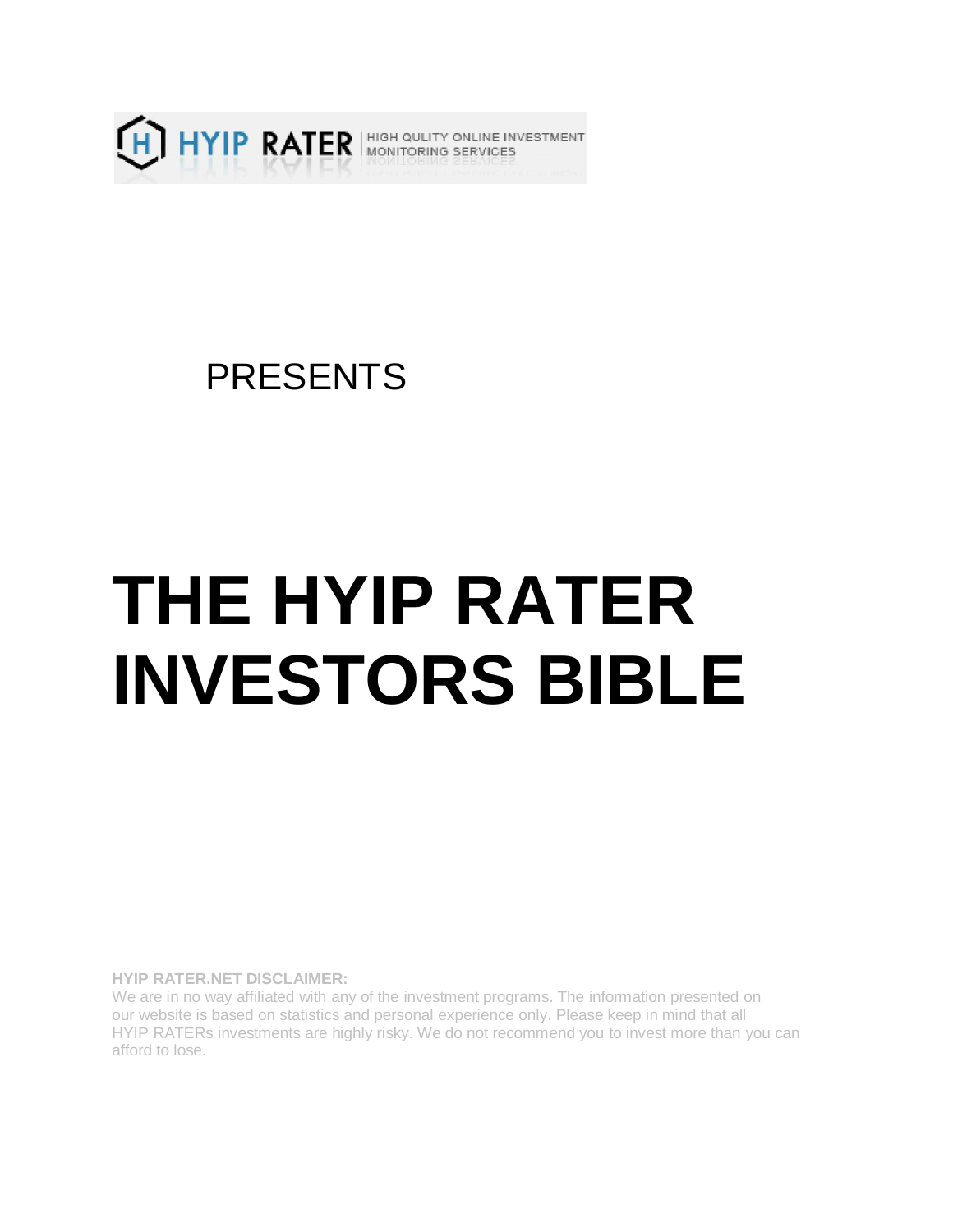## 머리말

수많은 인터넷 사용자들이 정직한 인터넷 비즈니스가 없고 인터넷을 통해 자본을 늘리자는 제안을 경험이 없는 투자자만 믿는다는 얘기를 많이 듣습니다. 그런 소문이 어디서 나는지 분명히 알 수 있습니다. 여울을 모르면서 물에 들어간다는 사람들이 소문을 냈습니다. 실제로. 수많은 사람들이 수익이 많은 인터넷 투자에 대해 자세히 모르면서 사기당하고 돈을 잃고 나서 인터넷 비즈니스에 대해 거부감을 느낍니다.

수익이 많은 투자의 관점을 스스로 알아내는 것이 쉬운 일은 아닙니다. 느낌대로 투자하는 것 또한 좋은 방법이 아닙니다. 인터넷 비즈니스를 통해 돈을 벌기 위해서 수단과 방법을 가리지 않기 때문에 정직하지 못 한 사기꾼들이 있을 것입니다. 알다시피 인터넷 비즈니스 말고도 평상시에도 그런 일이 자주 일어납니다. 수익이 많은 인터넷 투자프로젝트가 전체 다 사기성 있는 피라미드는 아닙니다. 은행도 주식회사도 돈을 훔치기 위해서 생기는 게 아닙니다. 인터넷 투자 프로젝트도 마찬가집니다.

어떤 경제활동분야에도 사기꾼이 있습니다. 그 사실 때문에 경제과정에 대해 나쁘게 생각하면 안 됩니다. 사실은, 투자 프로젝트에 참가하고 나서 자본을 잃은 사람도 많지만 자본을 다섯 배, 열 배, 스물 배 늘린 사람도 많습니다. 운이 좋아서 그렇지 않습니다. 일정한 규칙이 있습니다. 그 규칙을 따르면 최소한 손해 보지 않는 것이 보장이 됩니다. 수익이 많은 투자 프로젝트에 투자하기 전에 갖고 있는 정보를 제대로 분석해야 합니다. 수많은 사람들이 HYIP RATER에 참가하면서 큰 재산을 만들었습니다. 경험이 많기 때문에 어떻게 해야 성공할 수 있는지 자세히 알게 되었습니다. 물론, 그 것이 비밀이 아닙니다. 투자하려고 하는 사람도 프로젝트에 대한 정보를 검토분석하면 가능성이 있습니다.

본문은 성공한 사람들의 투자활동을 한참 해 봤던 투자자들의 경험담으로서 수익이 많은 투자 프로젝트에 대한 보도입니다. 경험이 많은 경제학자들, 유명한 재정가들, 대기업가들이 그런 프로젝트에 참가합니다. 일반 사람들과는 달리 투자하기 전에 활동에 대한 관점을 자세히 알기 위해서 분석하는 것입니다. 본문은 중요한 연구의 성과이며 이론과 실천의 종합 결과입니다. 본문을 읽으면 HYIP RATER을 어떻게 골라야 하는지 어떻게 투자를 해야 하는지 어떻게 해야 손해를 보지 않는지 사기와 정직한 기업을 어떻게 가리는지 알게 될 것입니다.

## 전반적인 정보

인터넷 투자 프로젝트

투자할 방법은 많습니다. 은행에서 저축을 할 수도 있고 큰 회사의 증권을 살 수도 있고 예술작품을 살 수도 있고 부동산을 살 수도 있습니다. 그런데 알다시피 투자자대부분은 충분한 자본이 없습니다. 부동산, 예술작품, 대기업의 증권은 투자하는데 큰 돈이 필요하며 은행에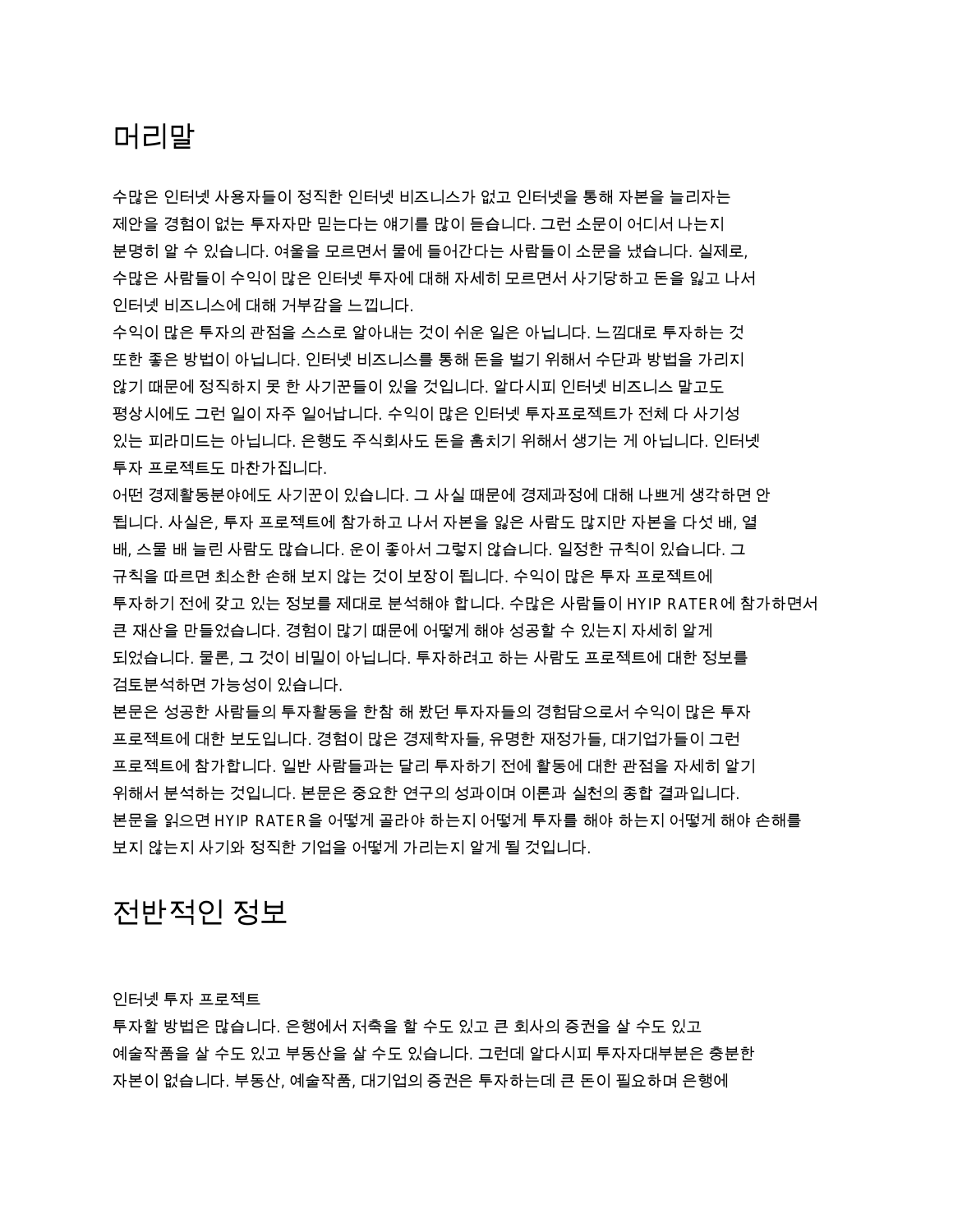저축을 하는 것은 적은 금액이라 이자가 매우 적습니다.

어떻게 하면 좋을까요? 투자를 크게 하지 못하고 적게 하는 것은 이윤이 적어 시간 낭비입니다. 그래서 HYIP RATER(High Yield Income Programs, 수익이 많은 투자 프로젝트)가 있습니다. 인터넷 서비스를 이용하여 정해진 금액을 투자하고(보통 참가비가 적당합니다) 일정한 기간동안 이자를 받는 겁니다. 이자는 하루에 한 번 받을 수 있고 주일이나 한 달에 한 번도 받을 수 있습니다. 하루에 0,3%부터 3%까지 받을 수 있습니다. 투자자가 빠른 기간에 들어간 자금을 되받고 순이익을 받게 됩니다.

HYIP RATER은 할 만합니까? 물론입니다. 개인투자자가 적은 금액을 투자하고 많은 이자를 정상적으로 받는 가능성은 별로 없습니다. 충분한 자본, 좋은 평판, 제대로 된 비즈니스와 믿을 만한 비즈니스 파트너가 없는 경우에는 증권거래소에서 투자활동을 크게 하기 힘듭니다. HYIP RATER에 참가하면 지식과 능력을 부족하던 개인 대신 여러 곳에 투자하는 중개인이 생깁니다.

그런데 투자자가 손해 볼 경우가 있습니까? 물롭니다. 아무 투자활동과 같이 수익이 많은 투자프로젝트가 리스크할 가능성이 있습니다. 프로젝트에 투자한 자금이 이자를 가져올 수 있다고 누구도 보장할 수 없습니다. 그러나 투자계획을 작성한 전문가들이 항상 대비합니다. 투자한 자금의 일부분은 최대한 확실한 투자를 하기 때문에 손해 보지 않게 보장이 됩니다. HYIP RATER

HYIP RATER은 무엇인지 자세히 알아봅시다. 수익이 많은 투자프로젝트가 꼭 네트 비즈니스가 아닙니다. 일년에 표준 4-5% 넘은 프로젝트를 수익이 많은 투자 프로젝트라고 할 수 있습니다. 수많은 오프라인 HYIP RATER은 등록된 기업들로 운영되고 높은 이자를 정상적으로 가져옵니다. 그러나 최소 참가비가 보통 500000달러부터 몇 천만달러까지 됩니다. 물론, 큰 자금이 없는 개인이 수익이 높은 오프라인 프로젝트에 참가를 못합니다.

일반 사람들이 온라인 HYIP RATER에 투자할 수밖에 없습니다. 오프라인 프로젝트와 달리 수익이 많은 네트 프로젝트가 오픈하지 않습니다. 보통 투자자들이 프로젝트의 찬성자에 대한 정보도 모르고 기업의 주소도 모를 수 있습니다. 오프라인 HYIP RATER의 기본적인 수익의 원천은 증권거래, 부동산 매매, FOREX외환시장에 투자하는 것입니다. 온라인 HYIP RATER은 영업에 대해 오픈하지 않기 때문에 수익의 원천을 확실하게 알 수가 없습니다. 그리고 확인하기도 힘듭니다. 그것은 정보를 숨기기 위해서 하는 게 아니라 "노우 하우"를 유지하기 위해서 하는 겁니다. HYIP RATER시장에서 경쟁이 심하니까 투자를 가장 유익하게 할 수 있는 기업만 성공할 가능성이 높습니다.

저희 기업의 투자하는 방법은 제일 잘 되는 오프라인 HYIP RATER의 방법과 비슷합니다. 자금의 일부분은 손해 보지 않도록 확실한 투자를 하고 나머지는 이자를 받기 위해서 리스크투자합니다. 온라인 HYIP RATER(다음에 HYIP RATER라고 부름) 이자가 나오는 기간에 따라 일일배당, 일주일배당, 월배당으로 구분이 됩니다. 일당은 매일 하루에 1-7%정도 되고 일주일당은 주마다 하루에 7-50%정도 되고 월당은 한달에 20-200%정도 됩니다.

HYIP RATER에 참가하는 방법은 간단합니다. 시스템에 등록하고 국제웹페이먼트시스템에 계좌를 개설하고 프로젝트에 참가비를 투자합니다. 다음날부터 들어간 자금에서 이자가 나오자마자 계좌에 정해진 금액이 들어오기 시작합니다.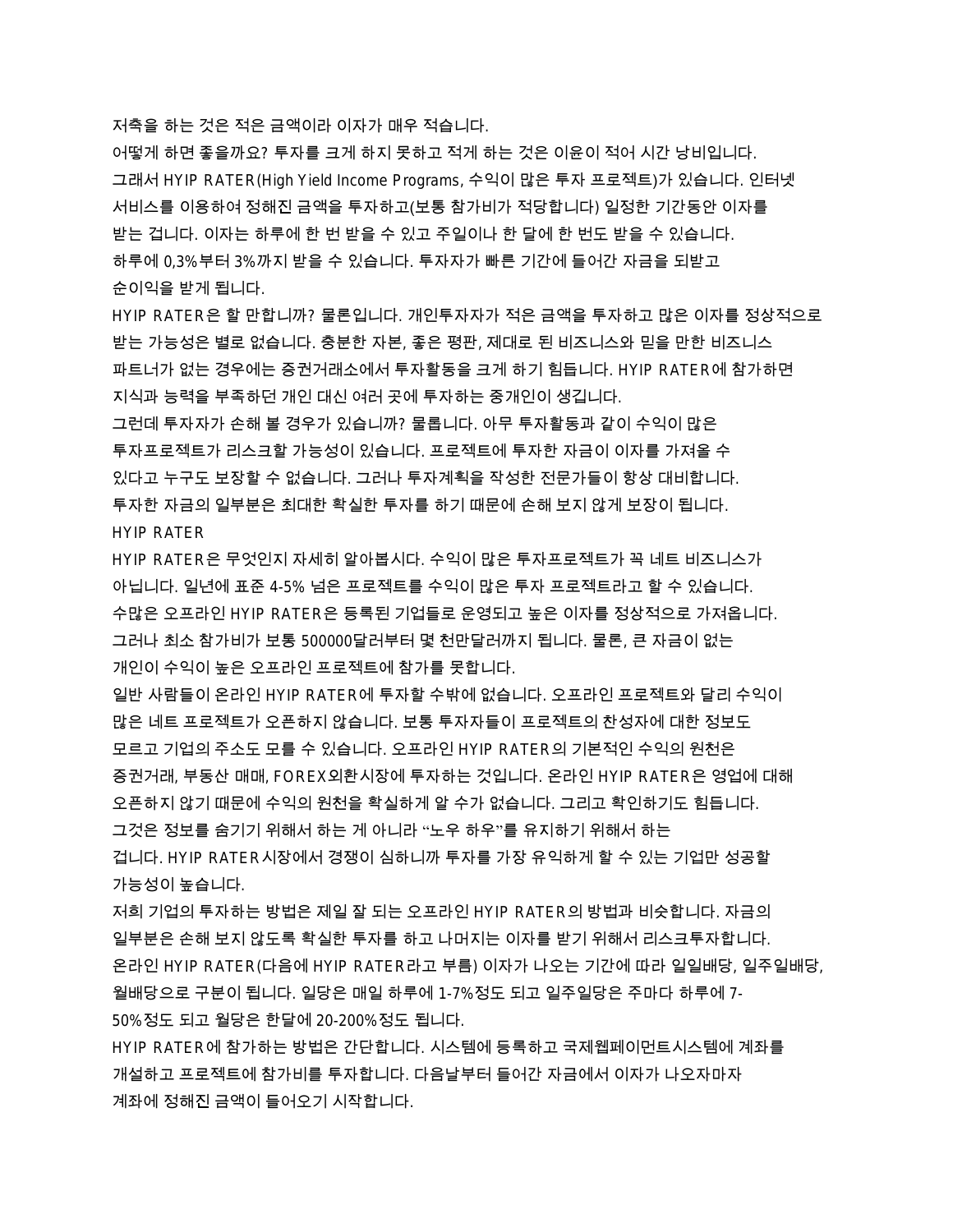상술한 바와 같이 HYIP RATER에 투자하는 과정은 다음과 같습니다. 프로젝트 창설자들은 오프라인 프로젝트에 투자할 금액이 없는 개인들한테 참가비를 받습니다. 그 다음에 여태까지 잘 해왔던 투자를 유익하게 하고 나서 이자를 받고 나눕니다. HYIP RATER은 유익한 투자프로젝트중에 하나라고 할 수 있습니다. 지금까지 큰 경제과정에서 빠진 자금을 합쳐서 이자를 받는 것입니다.

다른 방법을 사용해도 최대한 수익을 받지 못하는 개인한테 HYIP RATER은 가장 유익합니다.

## 폰지

사기당하지 않는 방법은 없을까요? 그 문제 때문에 고민하지 않는 투자자가 없습니다. 오픈하지 않는 것은 HYIP RATER의 특징이라서 진짜 프로젝트처럼 꾸며서 수익을 충분히 받고 나서 사라집니다.

널리 퍼져 있는 사기 중에 하나는 폰지입니다. 폰지는 클래식 피라미드입니다. 투자자들이 투자해서 이자가 나오는 게 아니라 새로운 사람의 참가비를 받아서 하는 겁니다. "뱀은 자기 꼬리를 먹는다"처럼 말입니다. 처음에 새로운 투자자들이 자꾸 들어오니까 잘 되는 것처럼 보입니다. 그런데 그 것이 사실이 아닙니다. 새로운 투자자들이 안 들어올 때쯤 되니까 피라미드가 무너집니다. 그리고 어떤 경우에 피라미드를 하는 사기꾼들이 기다리지 않고 돈을 가지고 사라지는 겁니다. 계좌에 이자가 들어오지 않으면 투자자들이 알게 됩니다. HYIP RATER를 폰지에서 어떻게 구분할 수 있을까요? 간접적으로 가리키는 특징은 몇 가지 있습니다. 첫번째, 지나치게 많은 일당 이자입니다. 어떤 HYIP RATER는 하루에 이자 30% 준다면 어떻게 그럴 수 있는지 잘 생각해 보세요. 두 번째, 지나치게 많은 소개비입니다. 안전하고 믿을 만한 투자 프로젝트는 좋은 거래관계에 오픈하지만 프로젝트의 중요한 목적은 투자를 유익하게 해서 이자를 받는 것입니다. 그러니까 소개비로 10% 주겠다면 새로운 투자자가 들어와야 이자가 나오는 게 아닐까 생각해 보세요. 그리고 제대로 되지 않은 웹사이트하고 카피한 웹사이트 내용입니다. 폰지를 하는 자들이 오래 할 생각이 없어서 웹사이트 디자인하고 내용에 신경을 쓰지 않습니다.

사기의 종류 중에 하나는 **폰 지** 

사기당하지 않는 방법은 없을까요? 그 문제 때문에 고민하지 않는 투자자가 없습니다. 오픈하지 않는 것은 HYIP RATER의 특징이라서 진짜 프로젝트처럼 꾸며서 수익을 충분히 받고 나서 사라집니다.

널리 퍼져 있는 사기 중에 하나는 폰지입니다. 폰지는 클래식 피라미드입니다. 투자자들이 투자해서 이자가 나오는 게 아니라 새로운 사람의 참가비를 받아서 하는 겁니다. "뱀은 자기 꼬리를 먹는다"처럼 말입니다. 처음에 새로운 투자자들이 자꾸 들어오니까 잘 되는 것처럼 보입니다. 그런데 그 것이 사실이 아닙니다. 새로운 투자자들이 안 들어올 때쯤 되니까 피라미드가 무너집니다. 그리고 어떤 경우에 피라미드를 하는 사기꾼들이 기다리지 않고 돈을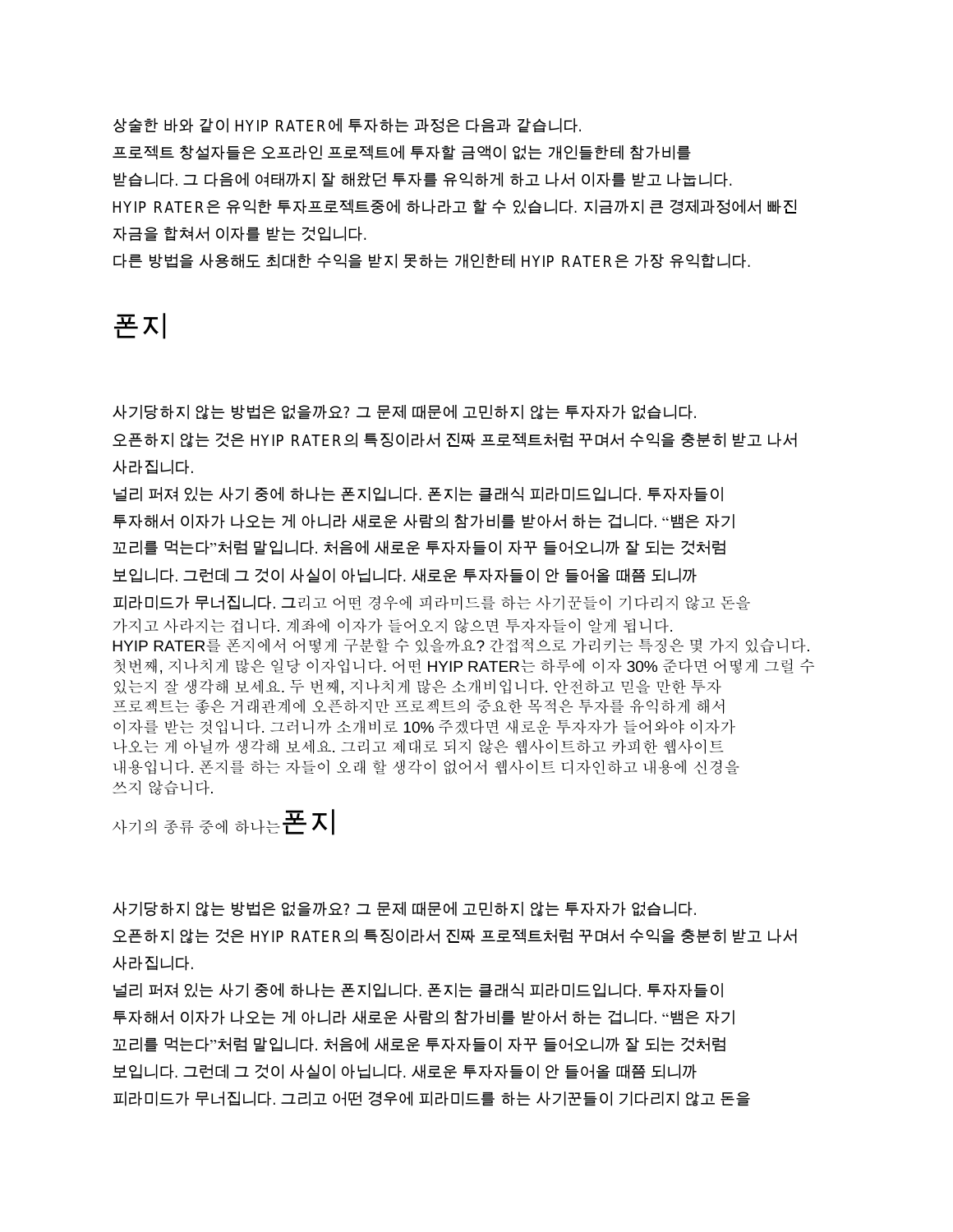가지고 사라지는 겁니다. 계좌에 이자가 들어오지 않으면 투자자들이 알게 됩니다. HYIP RATER를 폰지에서 어떻게 구분할 수 있을까요? 간접적으로 가리키는 특징은 몇 가지 있습니다. 첫번째, 지나치게 많은 일당 이자입니다. 어떤 HYIP RATER는 하루에 이자 30% 준다면 어떻게 그럴 수 있는지 잘 생각해 보세요. 두 번째, 지나치게 많은 소개비입니다. 안전하고 믿을 만한 투자 프로젝트는 좋은 거래관계에 오픈하지만 프로젝트의 중요한 목적은 투자를 유익하게 해서 이자를 받는 것입니다. 그러니까 소개비로 10% 주겠다면 새로운 투자자가 들어와야 이자가 나오는 게 아닐까 생각해 보세요. 그리고 제대로 되지 않은 웹사이트하고 카피한 웹사이트 내용입니다. 폰지를 하는 자들이 오래 할 생각이 없어서 웹사이트 디자인하고 내용에 신경을 쓰지 않습니다.

사기의 종류 중에 하나는 "골드 게임"이라는 것입니다. 그 것은 몇일이나 몇주일 가는 폰지입니다. 폰지와 유일한 차이는 처음부터 피라미드로 알게 돼 있는 것입니다. 사용자들이 투자를 하고 빨리 이익을 챙기고 빠지게 되는데 빨리 못 나오면 돈을 잃게 됩니다.''골드 게임''의 종류가 몇 가지 있는데 얼마나 오래 가느냐에 따라 다릅니다. 물론, 안전하고 믿을 만한 프로젝트하고 아무 관계 없습니다.

어떤 사용자들이 "골드 게임"에 투자를 잘 합니다. 폰지라는 것을 분명히 알면서 말입니다. 당연히, 그런 프로젝트는 많은 수익을 빨리 가져올 수 있지만 재산을 잃게 될 가능성을 잊으면 안 됩니다. 그리고 프로젝트에 들어가는지 언제 빠져 나오는지 아무리 잘 알아도 도움이 되지 않을 수도 있습니다. 폰지를 하는 자들이 식구들이나 친구들을 방편으로 자주 이용합니다. 당연히. 정보를 갖고 있으니까 수익을 그 사람들만 받습니다.

그런 프로젝트는 HYIP RATER보다 더 위험하고 수익이 생길 가능성이 더 낮습니다. 그래도 폰지에 꼭 투자를 한다고 결정하면 다른 투자자들이 돈을 잃어야 본인이 수익이 생긴다는 것을 알아두어야 합니다. 그리고 재정 피라미드가 불법적이며 창설자가 법에 걸리면 벌이 심각합니다.

HYIP RATER를 생각하면서 피라미드 아닐까 걱정이 되면 창설자의 조건을 잘 검토하세요. 제안을 분석하고 제안하는 이자를 터무니 위에 얘기한 바와 같은 없이 많은 이자하고 비교를 해 보세요. 안전한지 확인하고 투자를 시작하세요. 처음에 크지 않는 금액을 투자하세요. 이자가 정상적으로 나오는지 확인하고 나머지 금액을 투자하세요.

페이먼트 시스템

오늘 여러 페이먼트 시스템의 웹 머니는 온라인 페이먼트로 전체적으로 인정 받았습니다. E-gold, EvoCash, E-Bullion, INTGold, NetPay, GoldMoney, StormPay, Pecunix의 머니는 인터넷 공식적인 외화라고 생각하면 됩니다. 매일 웹 머니를 통해 큰 거래하고 부동산 매매하고 예술 제품, 자동차, 증권을 구매합니다. 웹 호스팅 구매, 온라인 카지노 같은 네트 경제활동에 웹 페이먼트 시스템의 머니보다 더 좋은 것은 없습니다. 현금, 수표, 은행 송금 같은 것은 인터넷 사용자의 활동을 복잡하게 합니다. 웹 머니는 인터넷 사용자를 위해서 생긴 건데 순식간에 구매하고 거래할 수 있습니다.

HYIP RATER도 웹 페이먼트 시스템을 통해서 합니다.

가장 많이 쓰는 웹 페이먼트 시스템에 대해 자세히 얘기합시다.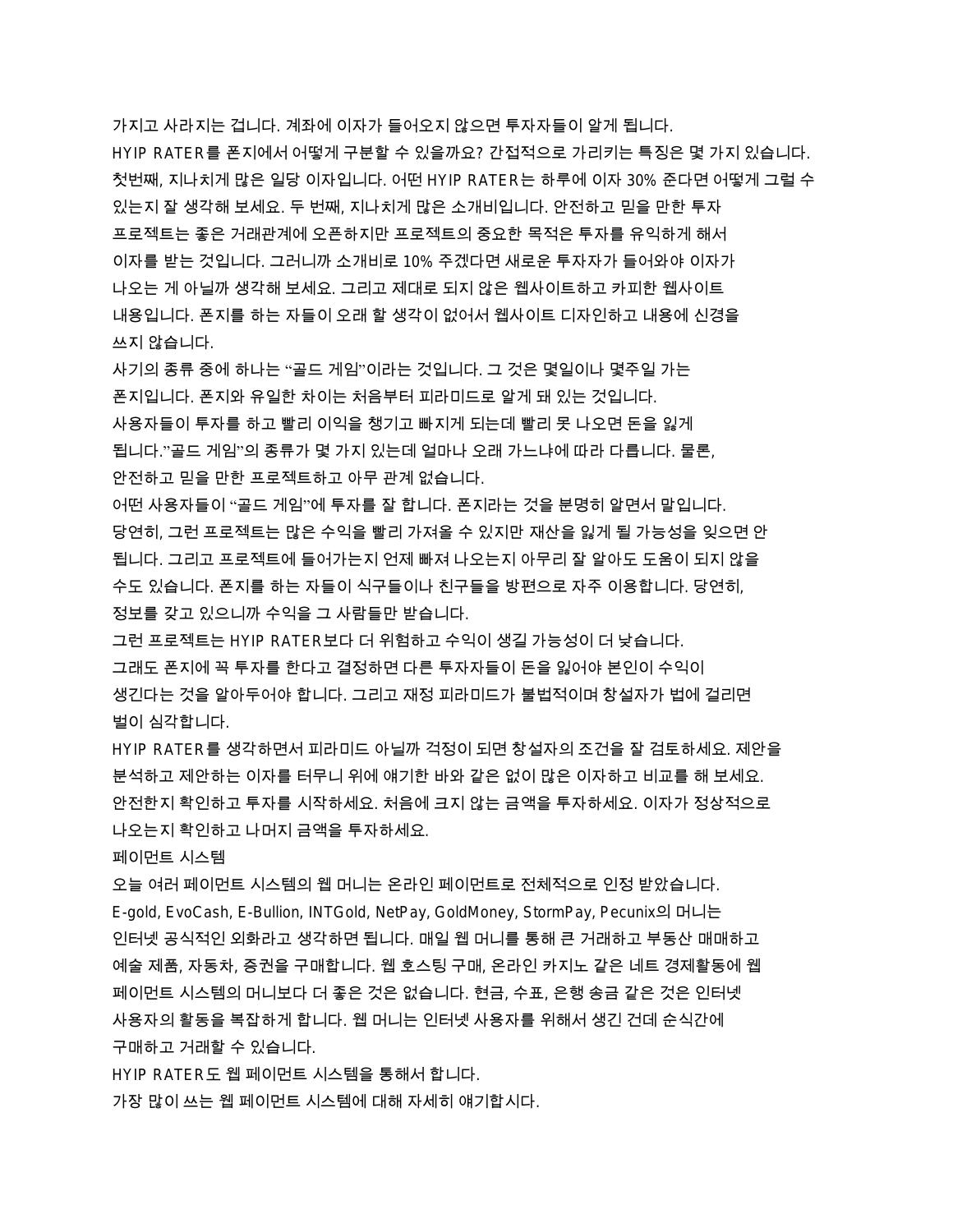E-Gold

이 시스탬은 1996년에 창립되었고 하루에 자본의 유통은 백오십만달러가 넘습니다.

E-Gold는 Gold&Silver Reserve업체를 운영합니다.

E-Gold 페이먼트 시스템의 머니는 귀금속으로 돼 있고 사용자의 계좌의 통화가 외화로 되어 있지 않기 때문에 국제페이먼트가 편합니다. E-Gold계좌는 오픈하지 않기 때문에 안전합니다. E-Gold계좌를 개설하면 실제로 귀금속에 투자를 하는 겁니다. 외화와 달리 안전합니다. 재정위기 때 은, 금, 백금, 팔라듐는 가치가 떨어지지 않는 게 아니라 가치가 높아집니다. EGold는 투자자의 머니를 실제로 존재하는 귀금속으로 세계적인 금고에서 보관합니다(런던, 쮸리히,두바이). 미국, 스위스 은행으로 보장 되어 있습니다. 온 세계에 제일 큰 뉴욕 JP Morgan Chase Bank으로 보호 됩니다.

E-Gold 사용자에게 서비스는 송금, 신용카드, 현금 입금, WU, American Express 등입니다. E-Gold는 제일 효과적이고 편한 국제웹시스템입니다. 수익을 금방 받을 수 있으니 E-Gold 수익이 높은 투자 프로젝입니다.

E-Gold계좌가 없으시면 여기서 <http://www.e-gold.com/newacct> 클릭하시면 공짜로 개설할 수 있습니다.

#### EvoCash

이 시스템은 2001년에 창립되었습니다. 생긴 지 얼마 안 되었어도 E-Gold만큼 좋습니다. 미국. 유럽에 대표부가 있는데 도미니카에서 통제가 됩니다.

시스템의 중요한 특징은 최대한 안전을 위주로 하는 것입니다. EvoCash를 통해 하는 입금과 송금은 불법 접속으로부터 보호됩니다.

이 시스템의 머니는 에보입니다. 한 에보는 한 달러와 같은데 달러환율에 달려 있지 않습니다. EvoCah시스템안에 송금할 때 수수료가 안 나옵니다.

EvoCash의 입금시키는 방법은 두 가지입니다. 신용카드나 은행 계좌를 쓰거나 다른 웹 시스템을 쓰는 겁니다.

그런데 결점은 하나 있습니다. 머니는 계좌에 들어오는 것은 오래 걸립니다. 다른 페이먼트 시스템은 머니가 금방 들어오는데 EvoCash에서는 두 시간부터 하루까지 걸립니다.

EvoCash웹사이트에 들어가면 새로운 계좌를 개설할 수 있습니다.

#### E-Bullion

E-Bullion웹 페이먼트 시스템은 파나마에서 등록했는데 온 세계에 대표부가 있습니다. EGold처럼 머니는 금, 백금, 은으로 돼 있습니다.

E-Gold시스템을 포함해서 E-Bullion도 입금시키는 방법은 여러 가지 있습니다.

서비스비가 적당하기 때문에 수많은 사용자들이 E-Bullion을 선택했습니다. 계좌에서 계좌로 송금할 때 수수료가 0,25달러 나옵니다.

E-Bullion웹사이트에 <http://www.e-bullion.com> 들어가면 계좌를 개설할 수 있습니다.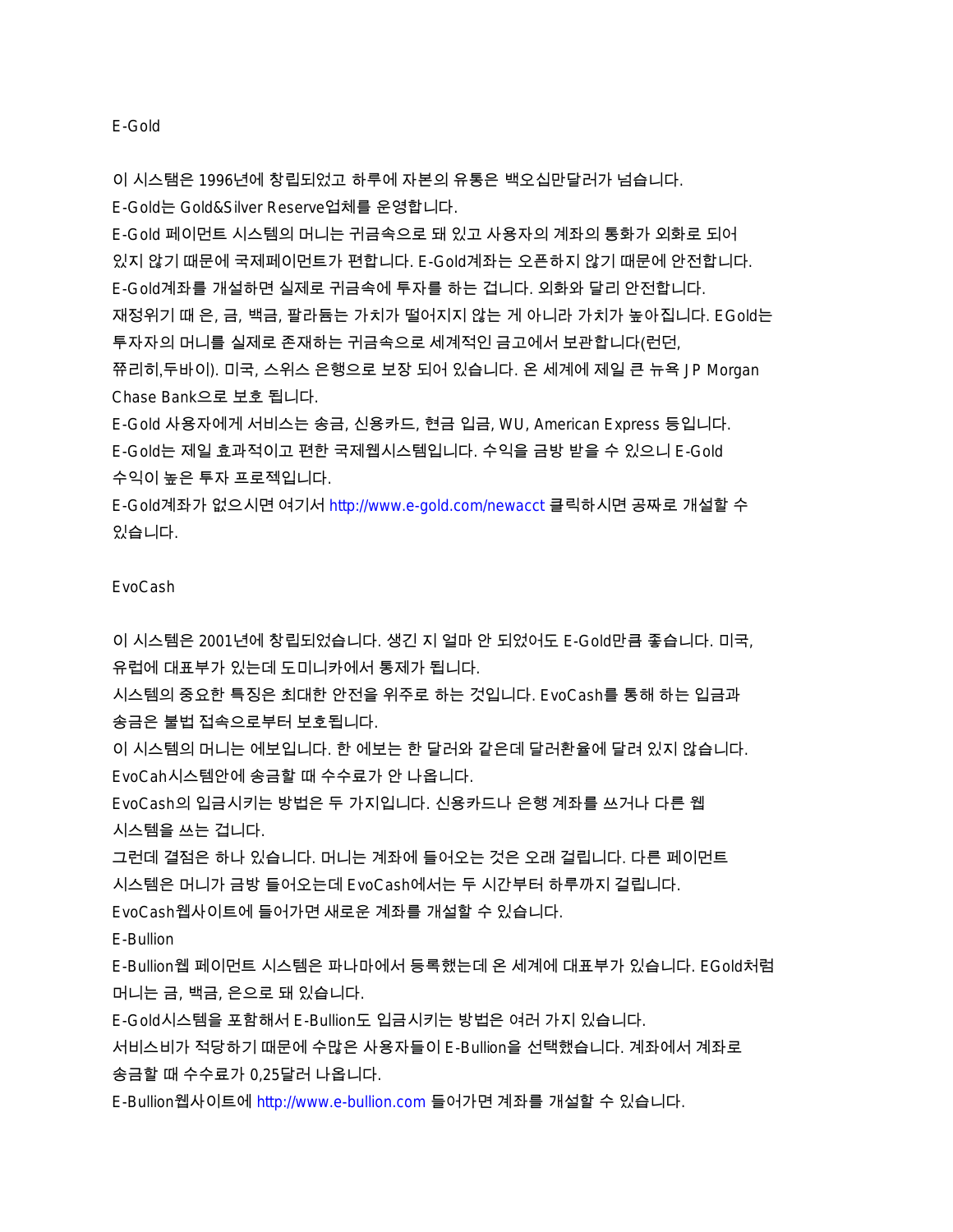INTGold

INTGold웹페이먼트시스템은 2002년에 창립되었습니다. 텍사스에서 등록돼 있으며 대표부들도 다 미국에 있습니다.

INTGold시스템의 계좌에 있는 머니는 금, 은으로 돼 있습니다. 서비스비는 없습니다. 업무는 곧바로 진행되니까 사용자들이 끝날 때까지 기다릴 필요가 없습니다.

E-Gold, Western Union과 Direct Cash Deposit, 신용카드, 은행에서 송금하고 입금시킬 수 있습니다.

INTGold는 소개비도 있고 파트너 프로젝트도 있습니다. 파트너 프로젝트는 데비트 카드를 판매하면 보너스 5달러씩 받게 됩니다.

INTGold 웹사이트에 <http://intgold.com> 들어가면 새로운 계좌를 개설할 수 있습니다.

**NetPay** 

NetPay시스템은 2001년 초에 창립되었을 때부터 믿을 만하고 안전한 웹 페이먼트 시스템으로 알게 되었습니다. 파나마에서 등록돼 있고 많은 사람들이 이 시스템을 사용합니다.

NetPay 머니는 금으로 돼 있습니다.

NetPay시스템은 곧바로 진행합니다. 기업체는 E-Gold시스템을 포함해서 다른 웹 페이먼트 시스템하고 협조합니다.

계좌는 개설이 무료로 되고 서비스비가 없습니다. 입금은 은행에서 송금하거나 다른 페이먼트 시스템을 사용합니다. 수수료는 금액에서 1%입니다.

NetPay 데베트 카드를 구매한 한 사람에서 수고비는 15%정도 나옵니다.

NetPay 웹사이트이 <http://www.netpay.tv> 들어가면 새로운 계좌를 개설할 수 있습니다.

GoldMoney

GoldMoney 시스템은 2001년에 창립되었습니다. 이름을 보면 머니는 금으로 돼 있는 걸 알 수 있습니다. 금은 런던에서 보관합니다.

시스템안에 하는 업무는 금액에서 1%가 나옵니다. 서비스비는 한달에 금 0.01그램이 빠져 나갑니다.

시스템은 안전하고 믿을 만합니다. 수많은 사용자들이 GoldMoney시스템의 계좌에 저금합니다.

GoldMoney 웹사이트에 <http://goldmoney.com> 들어가면 등록할 수 있습니다.

**StormPay** 

StormPay시스템은 2002년에 창립되었고 최고 시스템중에 하나가 되었습니다.

업무는 이메일 통해서 하기 때문에 이메일주소만 가르치면 됩니다. 그리고 여섯단계의 소개시스템이 있는데 한 단계에 2,5%정도 됩니다.

수수료는 금액에서 2,9%에 39센트가 나옵니다. 송금의 최소 금액은 1달러입니다.

시스템에 등록은 간편하고 신원증명을 할 필요가 없습니다. 여기서 <http://stormpay.com> 클릭하시면 계좌를 개설할 수 있습니다.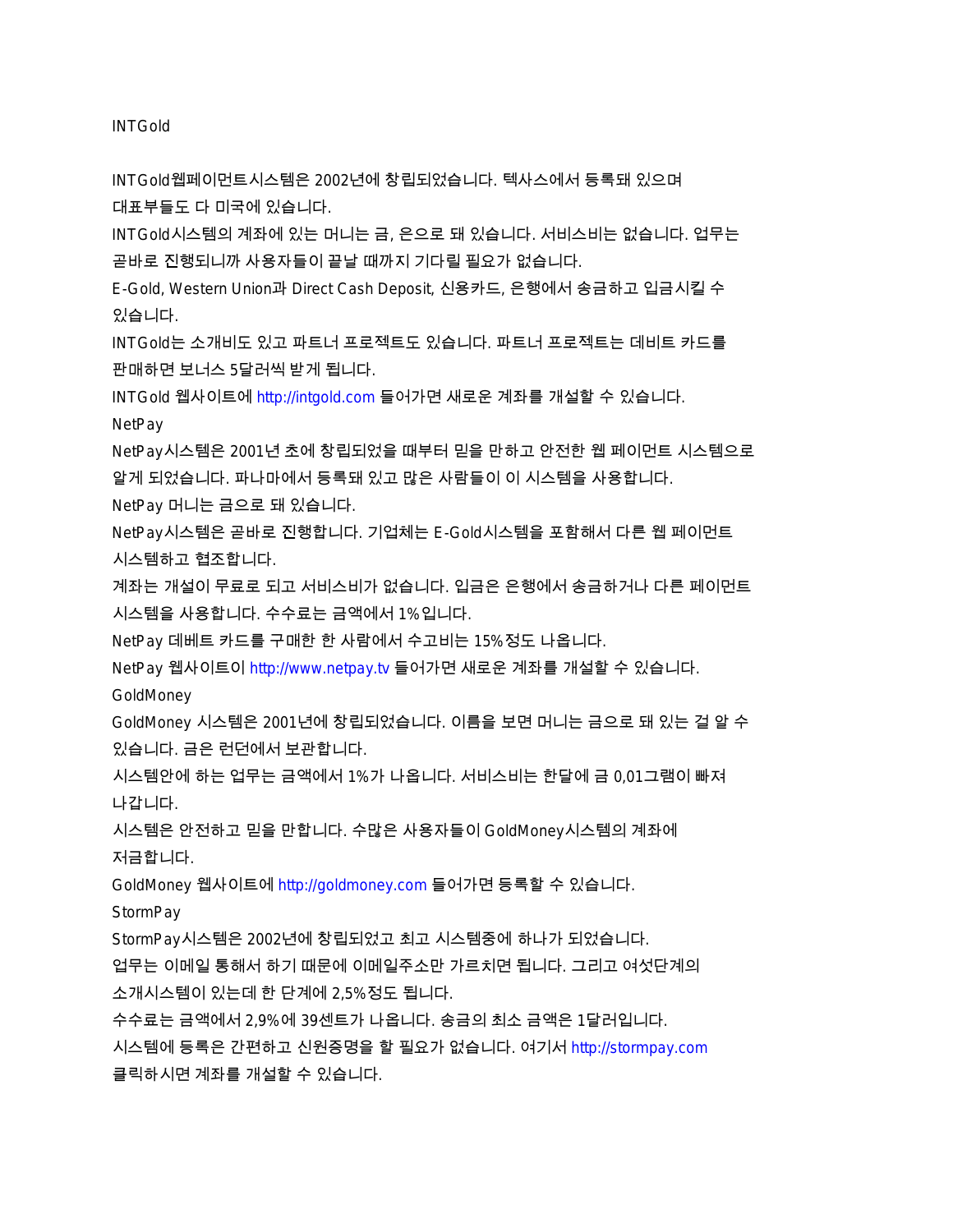#### **Pecunix**

Pecunix는 안전하고 믿을 만한 웹 페이먼트 시스템중에서 하나입니다. 계좌를 보호하기 위해서 특별한 PGP보호키가 있습니다. 이 시스템의 머니는 세계외화로 돼 있습니다. 진행정보를 잃어버린 사용자가 계좌에서 금 5그램이 빠진니다.

이 시스템의 페이먼트방법은 복잡합니다. 웹사이트에 들어가면 자세히 알 수 있습니다. 웹사이트에 <http://pecunix.com> 들어가면 Pecunix에 대해 자세히 알고 등록할 수 있습니다.

## 안전한 웹 페이먼트 시스템

웹 페이먼트 시스템은 아무리 안전해도 불법 침입으로부터 보장할 수 없습니다. 안전하기 위해는 조심해야만 머니를 보호할 수 있습니다. 사용자들이 조심하지 않기 때문에 머니가 없어지는 경우가 많습니다. 일정한 규칙을 꼭 따르면 최대한 보호를 할 수 있습니다. 1. Windows시스템은 "보호"라는 서비스가 있습니다. 어떤 경우에도 쓰면 되는데 웹 페이먼트 시스템의 암호를 할 때 쓰면 절대 안 됩니다. 등록한 정보를 알고 웹 머니를 훔치는 것을 쉽게 됩니다.

2. 웹 페이먼트 시스템에서 작업하는데 필요한 파일을 작업할 때만 접속이 되는 디스켓이나 암호된 CD에 보관하세요.

3. 모르는 이메일 주소가 있으면 메일을 열지 마세요. 계좌의 아이디하고 패스워드를 알아내기 위해 보낸 바이러스일 지도 모릅니다. 바이러스가 있을 지도 모르는 편지를 삭제하는 메일 프로그램을 설치하세요. 편지를 받을 때 안티바이러스 프로그램을 쓰도록 하세요.

4. 모르는 사람한테 온 링크를 쓰지 마세요. 모르는 웹사이트에 들어가면 등록을 절대 하지 마세요. 강요하듯 제안하는 소프트웨어를 다운로드 받지 마세요. 스파이-소프트웨어를 넣기 위해서 하는 것이 많습니다.

5. 컴퓨터에 안티-바이러스 소프트웨어하고 파이어월 있어야 합니다. 그러면 불법 침입을 줄일 수 있습니다. 안티-바이루스 소프트웨어는 위험한 프로그램으로부터 보호 되고 파이어월은 해커로부터 보호가 됩니다.

6. 웹 페이먼트 시스템의 테크서비스한테 온 편지에 신경을 쓰지 마세요. 그것은 시스템에 문제가 생겼으니 등록한 정보, 아이디, 비밀번호를 알려달라고 하는 사기꾼들입니다. 테크서비스인 지 확실하게 모르면 공식적인 주소에 편지를 쓰고 자세히 물어보세요. 아마 비밀번호를 알려 달라는 요청을 하지 않았다고 할 것입니다.

7. 다른 사용자의 웹 지갑을 털거나 자기 머니를 늘리는 프로그램을 다운로드 받지 마세요. 그런 프로그램이 있을 수 없습니다. 그런 프로그램을 핑계로 사기꾼들이 간계를 뿌리는 겁니다. 자본을 늘리지 못 하고 자금을 손해 보게 될 겁니다. 웹 페이먼트 시스템의 창설자들이 사용자의 웹 지갑을 보호하기 위해서 신경을 많이 쓰기 때문에 컴퓨터 비전문가가 어떤 프로그램을 이용하여 침입하는 것은 불가능합니다. 대신에 다른 사용자의 웹 지갑을 털고 싶은 사용자의 아이디하고 비밀번호를 훔치는 게 가능합니다.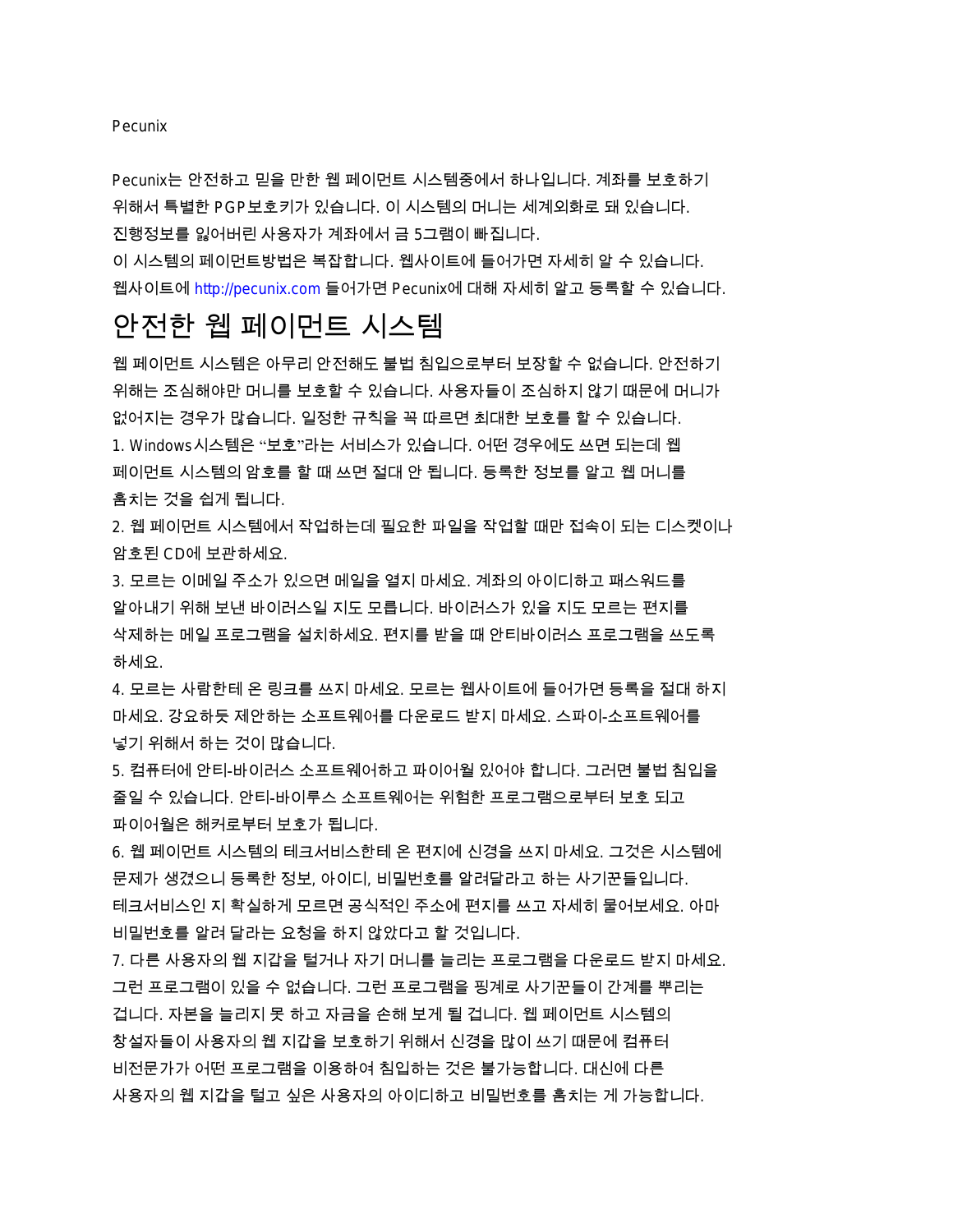8. 최소한 일주일에 한 번 암호를 바꾸세요. 계좌를 침입 되었어도 암호를 바꾸어야 머니를 쓰지 못하도록 할 수 있습니다.

그리고 정보를 오픈하지 않는 분명한 방법을 잊지 마세요. 예를 들어서, 웹 페이먼트 시스템의 비밀번호를 메모해 놓고 보이는 데 놓지 마세요. 비밀번호도 너무 간단하면 안 됩니다.

비밀번호로 출생년, 집전화번호, 이름을 쓰면 안 됩니다. 그런 비밀 번호는 맞추기가 가능합니다. 제일 좋은 번호는 뜻이 없는 글과 숫자입니다.

위와 같은 쉬운 규칙에 잘 따르면 안 좋은 상황을 피하고 웹 지갑을 사기꾼으로부터 잘 보호할 수 있습니다.

## HYIP RATER 투자

프로젝트 창설자들이 정상적으로 지불하는 그렇게 많은 퍼센트가 어디서 나는지 수많은

투자자들이 궁금해합니다. 물론 이익이 그냥 생기는 게 아닙니다. 안전하고 믿을 만한 HYIP RATER프로젝트는 수익이 높은 많은 프로젝트를 개발하고 실현시키는 경험이 많은 전문가들이 효과적인 투자계획을 세우고 있습니다.

HYIP RATER의 기본적인 수익의 원천은 다음과 같습니다.

1. FOREX외환시장에서 투자하는 것;

 $2.$  국제증권거래소에서 여러 기업체의 증권 매매;

3. 여러 상업적 투기 합니다.

4. 수익이 높은 비즈니스에 투자하는 것;

5. 소량품목 수출입하는 것;

실제로, 프로젝트의 창설자들이 투자의 머니를 합쳐서 유통자본으로 씁니다. 그 다음에 수익이 높은 프로젝트에 투자를 하고 오프쇼어 스테이터스를 이용하여 세금이 면제되는 이익을 만듭니다. 그렇기 때문에 HYIP RATER의 활동비도 되고 사용자들한테 퍼센트를 지불할 수도 있고 앞으로 프로젝트의 발전을 도모할 수 있는 것입니다.

복잡한 경제과정과는 거리가 먼 사람들이 한달에 투자한 금액의 두세 배 늘리는 것이 놀랍습니다. 경험이 많은 투자자가 어떤 프로젝트가 이익을 보게 되는 지 손해 보게 되는 지 예측할 수 있습니다. 많이 알고 경험이 많기 때문에 물가의 변동으로 이익을 볼 수 있게 쉽게 할 수 있습니다.

수많은 투자자들이 외화의 환율 변경으로 큰 재산을 만들었습니다. 외환시장을 잘 아는 트레이더가 몇 시간간에 투자한 자본을 두 배 늘릴 수 있습니다. 예를 듭시다. 어떤 트레이더가 100달러가 있고 유로 환율의 하락과 달러 환율의 인상을 예견하여 투자한다고 둡시다.트레이더가 9900달러 무이자 대출을 받고 10000달러를 팝니다. 그 다음에 받은 돈으로 <u>0.9755달러 환율에 사고 몇 시간 후에 0.9845달러 환율에 팝니다. 대출로 받은 9900달러를</u> 돌려주고 나서 순이익은 90달러가 됩니다. 금액은 단시간내에 90%로 늘렸습니다.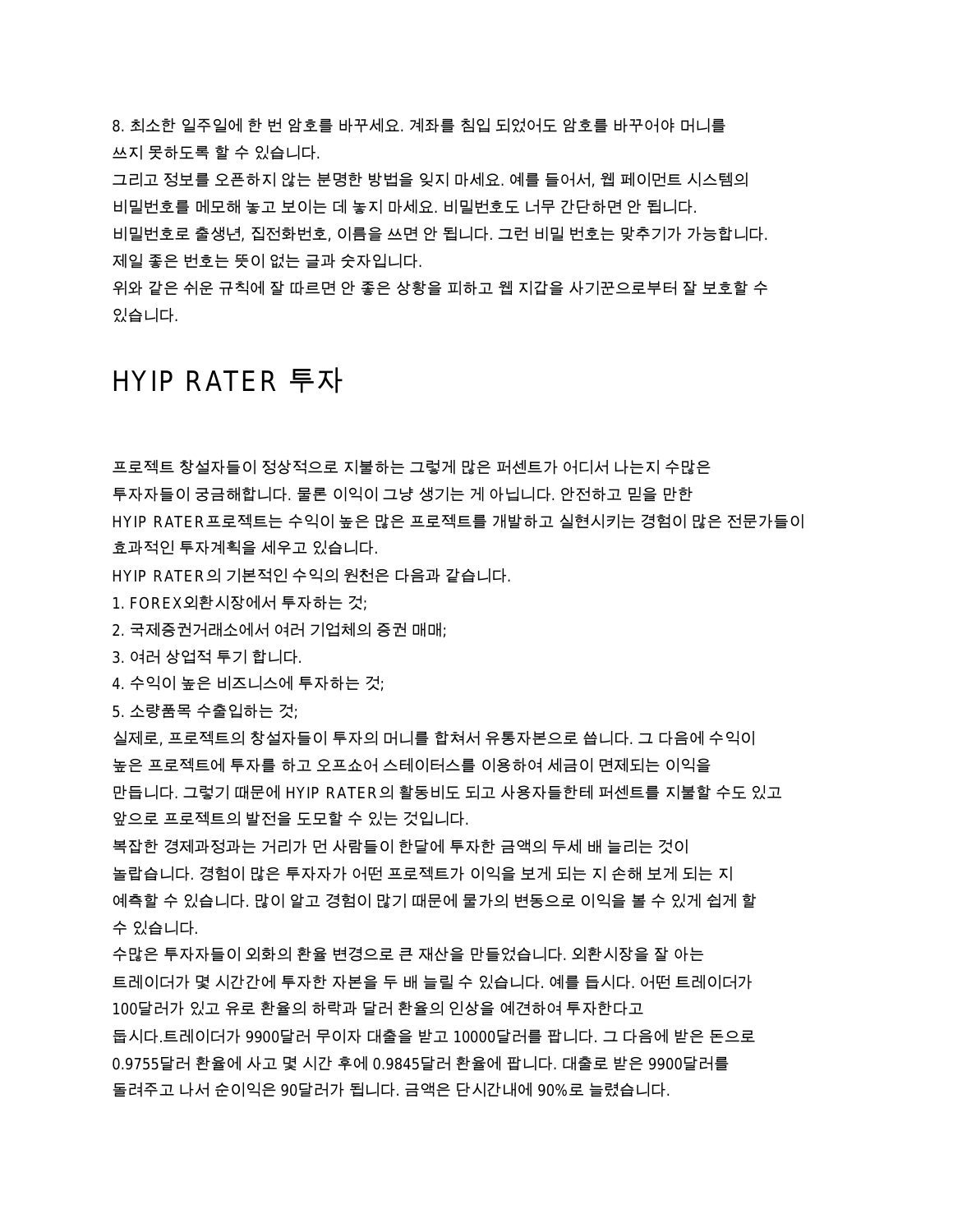물론, 경험이 많지 않는 투자자가 외화 환율의 변경을 예견하여 투자하는 것은 파산으로 끝날 수 있습니다. 이익을 보지 못 하고 손해 보게 될 수 있습니다. 이익이 높은 프로젝트의 목적은 투자를 받아 자본을 만들어서 여러 투자계획을 세워 자본을 나누어서 투자하는 것입니다. HYIP RATER은 제조하는 것이 아니라 프로젝트의 창설자들이 운영하면서 투자자의 자본을 늘리는 것입니다. HYIP RATER은 시장변동을 예견하여 효과적으로 투자하는데 지식과 능력이 없는 개인과 수익이 높은 대기업사이에 중계인입니다.

물론, 외화 환율의 변경만 말고 다른 효과적인 투자하는 방법이 많습니다. 예를 들면, 발전하는 나라의 잘 되는 기업체의 증권을 구매하는 것입니다. 그런 프로젝트는 모험하는 대신에 이익이 높습니다. 그리고 HYIP RATER의 창설자들이 안전을 대비하기 위해서 최대한 확실한 기업체의 증권을 구매합니다.

수익이 높은 프로젝트가 완벽하게 상호 유익한 비즈니스라서 믿을 만한 HYIP RATER은 투자자들을 속이지 않습니다. 프로젝트의 창설자들이 투자자의 자본을 유익하게 투자를 해서 퍼센트를 지불하고 이익을 받는 만큼의 수익이 나옵니다.

FOREX거래소를 들어서 자본유통속도는 일반 비즈니스활동보다 훨씬 빠릅니다. 하루에 몇 번 수익이 높은 거래를 할 수 있으니까 일일배당과 주일배당의 이자가 나올 수 있습니다. 그런데 프로젝트의 창설자 대부분 정직하지 않은 경쟁자 때문에 구체적인 수익의 원천에 대한 정보를 비밀로 합니다. 그래서 수익이 높은 프로젝트는 오픈하지 않습니다. 이자가 정상적으로 나오는 것하고 정직함과는 아무 상관이 없습니다. 믿을 만하고 안전한 HYIP RATER의 창설자들이 상호 유익한 협조의 효과를 잘 알기 때문에 투자자의 신뢰를 잃고 싶어하지 않습니다. 리스크

개인 투자자에게 모험하지 않는 투자를 할 가능성이 별로 없습니다. 즉, 개인이 투자를 해서 가까운 동안에 이익을 보고 싶으면 모험할 수밖에 없습니다. 은행에서 저금 들 수 있는데 퍼센트를 받고 재산을 만들 만큼의 자본이 있는 개인 투자자가 별로 없습니다. 그래서 수익이 높은 프로젝트에 투자할 수밖에 없습니다.

모험적인 투자 프로젝트에 조심해야 합니다. 먼저 가짜 프로젝트나 피라미드에 참가하지 않도록 잘 해 봐야 합니다. 프로젝트의 특성을 분석한 다음에 투자를 시작하면 됩니다. 문제는 정직한 프로젝트도 파산될 수 있습니다. 창설자들이 홍보를 제대로 못 하거나 외화시장에서 자본을 투자해서 잃을 수 있기 때문에 그럴 수 있습니다.

투자자가 일정한 특징과 규칙을 알게 되면 리스크를 줄일 수 있습니다. 자세히 봅시다. 수익이 높은 프로젝트의 본질은 어느 때 마지막이 되는 것입니다. 피라미드는 투자자의 자금을 먹으면서 무너지고 HYIP RATER은 퍼센트를 지불하고 끝납니다. 물론, 정직한 프로젝트는 최대한 오래 가게 계획을 전문적으로 합니다. 그러나 가끔 벗어나기 어려운 객관적인 경제의 이유로 프로젝트를 닫을 수밖에 없습니다.

수익이 높은 투자 프로젝트의 표준의 리빙 사이클은 네 단계로 나눕니다. 페이-백 단계, 증가 단계, 포화 단계, 몰락 단계입니다. 단계에 대해 자세히 얘기합시다.

페이-백 단계- 프로젝트의 출생. 프로젝트의 창설자들이 프로젝트에 투자를 해야 합니다. 제일 먼저 좋은 웹사이트고 그 다음에 웹사이트의 내용, 유로 레이팅 시스템에 등록금, 광고에 돈을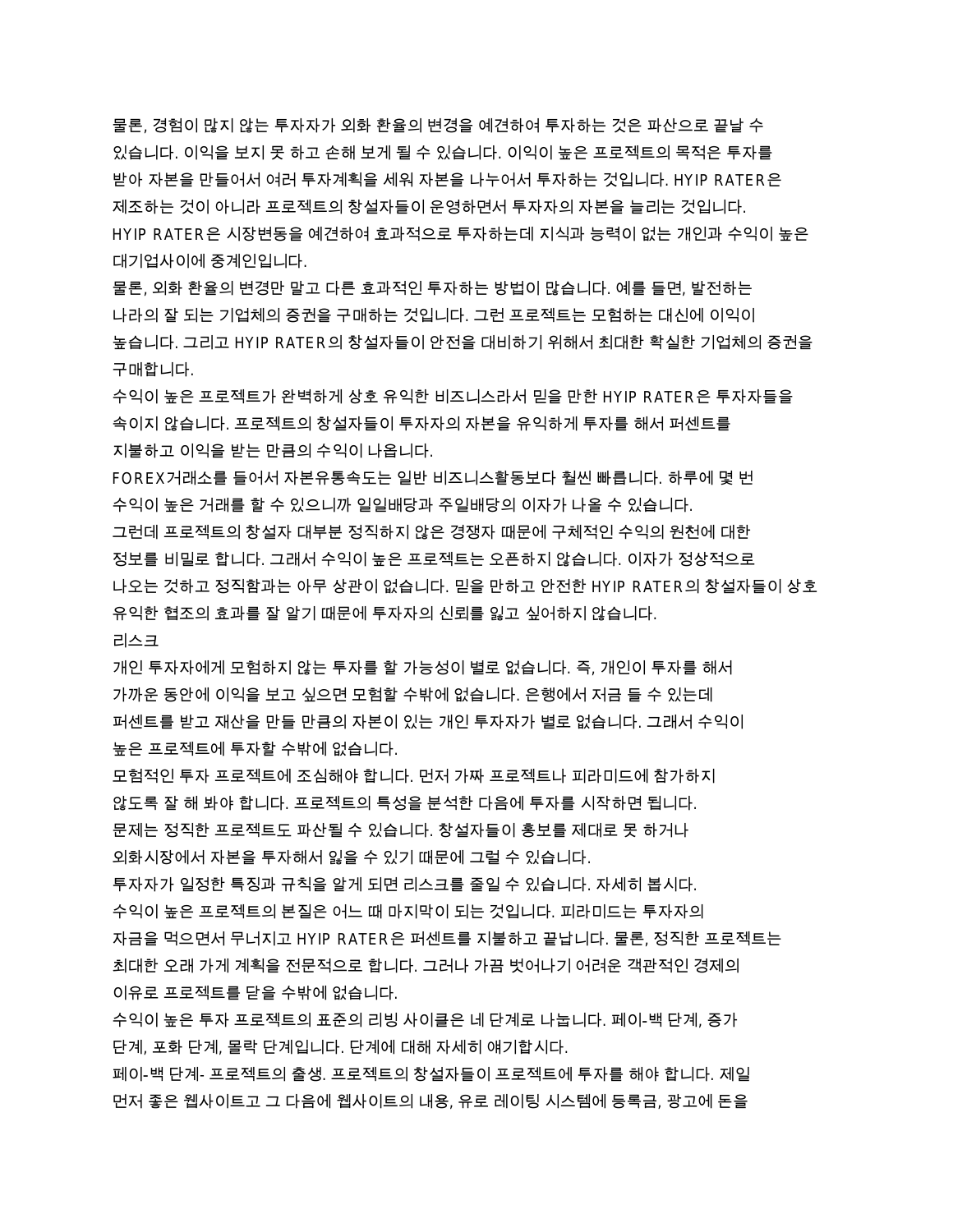들여야 합니다. 이익이 아직 안 나오니까 이 단계가 손해만 보는 겁니다. 프로젝트가 어느 정도 안전한지 이 단계를 보고 판단할 수 없는데 사기의 프로젝트의 간접적인 특징이 있을 수 있습니다. 예를 들면, 웹사이트를 무료로 호스팅했거나 웹사이트의 내용을 다른 웹사이트에서 훔쳤으면 창설자가 투자를 받고 사라지는 속셈입니다.

증가 단계-프로젝트의 시작. 소개비를 받기 위해서 새로운 사용자들을 소개시키는 투자자들이 들어오기 시작합니다. 언젠가 프로젝트가 손익분기점으로 넘어가서 이익을 가져오기 시작합니다. 이 단계에 투자자를 이끄는 방법에 따라 성공할 수 있습니다. 프로젝트에 새로 등록한 사용자의 계좌에 추가 금액 같은 여러 전략적인 수단은 창설자들이 오래 할 생각이 있는 것을 직접적으로 가리키는 것입니다.

포화 단계- 투자 프로젝트의 수익이 높은 가장 안전한 단계, 투자자본이 정상적으로 들어오고 프로젝트가 최대한 이익을 가져오고 사용자들이 이자를 정상적으로 받습니다.

몰락 단계-프로젝트의 앞날의 기초. 프로젝트의 사용자들의 관심이 없어지고 투자가 줄기 때문에 프로젝트가 발전을 못 합니다. 몰락 단계에 들어가서 가짜 프로젝트는 몇일 후에 퍼센트를 지불하지 않고 사라집니다. 믿을 만한 프로젝트의 창설자들이 위기에서 벗어나기 위해서 노력합니다.

몰락 단계에 들어간 HYIP RATER을 분석하고 프로젝트에 투자를 할 만한 지 판단할 수 있습니다.프로젝트는 위기에서 벗어난 후에 계속하고 이익을 가져오면 상호 유익한 비즈니스를 목표로 하는 믿을 만한 프로젝튼 지 확신할 수 있습니다. 광고 활동을 보면 몰락단계에 들어갔는지 알 수 있습니다. 사용자의 관심이 없어지기 시작하면 프로젝트의 창설자들이 선동을 적극적으로 합니다. 프로젝트의 사용자들한테 편지를 보내고 새로운 카다로그에 등록하고 포럼하고 게스트북에서 메시지를 남깁니다.

물론, 투자자는 프로젝트가 위기에 빠지기 전에 프로젝트의 전망을 알아봐야 합니다. 위기에서 잘 벗어나면 새로운 단계부터 시작하려고 하는 투자자한테 좋습니다. 처음부터 하려고 하는 투자자가 어떻게 하면 좋을까요? 그런 투자자들이 처음부터 HYIP RATER에 대한 자세한 분석을 하고 안전한 지 확인한 다음에 투자를 해야 합니다.

### HYIP RATFR: 평가

관심을 끌렸던 프로젝트에 투자하기 전에 프로젝트에 대한 관점을 꼭 분석해야 합니다.

- 1. 이자의 금액
- 2. 투자의 제한
- 3. 활동의 특징
- 4. 프로젝트의 창설자의 신뢰
- 5. 웹사이트
- 6. 도메인 체크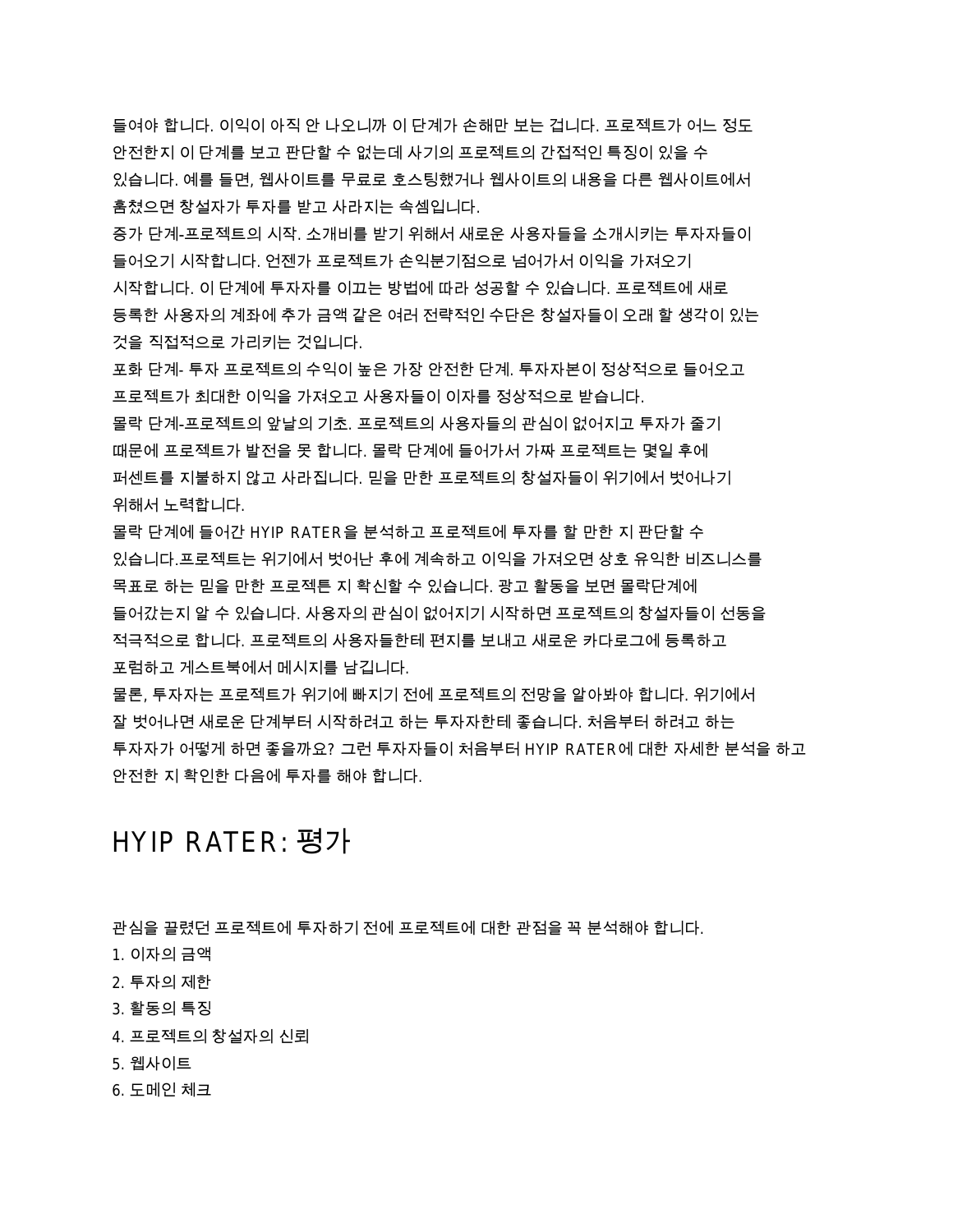7. 연락처

8. 전문적인 포럼에 있는 자료와 비평

9. 레이팅 웹사이트에 지위

10. 동립적인 조사

각각 관점을 자세히 살펴봅시다.

제일 먼저 창설자가 지불할 이자의 금액(투자한 자금의 퍼센트)을 평가합니다.

제일 중요한 것은 유혹적인 제안에 넘어가지 않는 것입니다. 프로젝트가 투자한 금액은 매일 두 배 늘린다는 것을 제안하면 속인다고 생각하세요. 믿을 만하고 안전한 HYIP RATER은 표준의 일일배당 이자가 3-4% 됩니다. 차이가 약간 날 수 있습니다. 그러나 하루에 7-10%는 분명히 폰지 프로젝트고 새로운 투자자가 들어와야 이자가 나오는 것입니다. 위에 얘기한 바와 같이 그런 프로젝트가 투자자에게 좋지 않습니다. 어떤 프로젝트는 이익에 따라 일주일배당 이자를 제안할 수 있습니다. 보통 그런 HYIP RATER은 적극적인 경제활동을 하고 사용자의 투자를 받으려고 노력하고 투자자를 속이지 않습니다.

경험에 의해서 가장 안전하고 믿을 만한 투자 프로젝트는 한 달에 10-50%의 이자를 보장할 수 있습니다. 활동의 특징에 따라 차이가 날 수 있습니다.

그 다음에 투자의 제한입니다. 그 것은 최소한 투자의 금액과 최대한 투자의 금액입니다. 그런 제한이 없는 것은 최대한 오픈하고 재정능력이 틀린 투자자들을 취급한다고 생각할 수 있습니다. 그런데 경험에 의해 믿을 만하고 안전한 프로젝트는 최소한 금액과 최대한 금액을 정합니다. 제한이 없으면 폰지 프로젝트가 아닐까 생각해야 합니다. 프로젝트의 창설자들이 새로운 투자를 받아서 이자를 지불할 계획이 아닐까 생각해야 합니다.

경험에 의해 믿을 만한 투자 프로젝트는 최소한 투자의 금액이 25달러쯤 정하고 최대한 금액을 확실하게 정합니다.

거의 모든 HYIP RATER프로젝트가 이자를 어떤 방법으로 지불하게 되는지 가르쳐줍니다. 위에서 널리 퍼져 있는 방법을 알렸습니다. 프로젝트의 웹사이트에서 "FOREX에서 거래하고 등등" 써 있으면 폰지라는 것을 알고 있으세요. 물론 믿을 만한 프로젝트의 창설자들도 활동에 대해 자세히 알려주지 않습니다. 왜냐하면 온라인 HYIP RATER세계에 사기꾼이 많기 때문입니다. 그래도 믿을 만한 프로젝트는 전반적인 계획이 있습니다. 폰지를 하는 자들이 계획안이 필요없기 때문에 복잡한 계획안을 하지 않습니다. 사기꾼들이 외환시장에서 거래한다는 정보로 그칩니다. 믿을 만한 프로젝트의 창설자들이 기업명, 투자의 금액, 트레이더의 이름을 알리지 않으면서 개인 투자자한테 자금을 어떻게 투자를 하는 지 설명하도록 합니다.

이런 일도 있었습니다. 어떤 폰지 프로젝트를 믿을 만한 프로젝트처럼 꾸며서 사용자들한테 시장의 변동에 대한 리포트도 보내고 투자하는 진행에 대한 정보를 보냈습니다. 결국에는 HYIP RATER은 가짜 프로젝트로 밝혀지고 투자자들이 자본을 잃었습니다.

다음의 관점은 창설자에 대한 신뢰입니다. 창설자들이 프로젝트의 포럼에서 광고하는 것을 자세히 분석해야 합니다. 포럼에서 시간을 얼마나 보내는 지 보세요. 창설자들이 비즈니스를 한다면 여유 시간이 있어야 합니다. 아침부터 밤까지 포럼에 있으면 사기꾼이 아닐까 잘 생각하세요.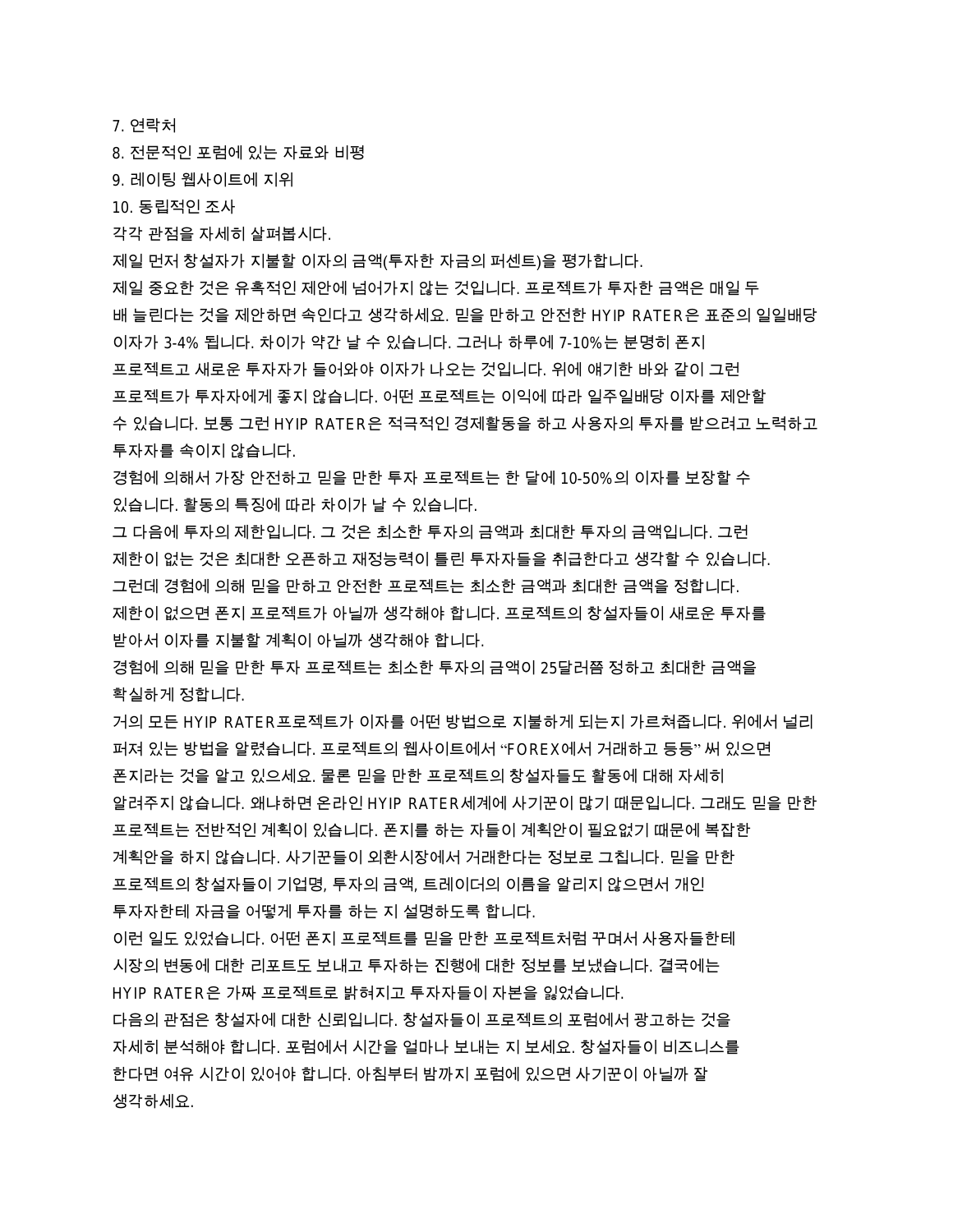웹사이트는 창설자가 프로젝트에 얼마나 신경을 쓰는 지 알릴 수 있는 중요한 관점입니다. 좋은 엔진, 프라이비트 도메인, 기능적인 디자인, 편하고 효과적인 피드백은 창설자의 정직함을 보장을 못해도 적어도 프로젝트에 신경을 많이 쓰고 돈을 많이 들였다는 것을 보여 주고 있는 것입니다. 그리고 프로젝트의 웹사이트가 공짜 서비스 호스팅을 하고 쓸 만한 디자인도 없고 웹사이트의 내용을 카피한 것은 창설자가 프로젝트에 신경을 쓰지 않고 돈을 들이지 않았다는 것을 보여 주고 있는 것입니다. 그런 프로젝트에 투자한다면 다시 한번 생각하는 것이 좋습니다. 프라이비트 도메인 있다면 "whois" [\(http://www.nic.com/](http://www.nic.com/))라는 특별한 서비스를 통해서 확인하세요. 거기서 등록한 정보, 연락처, 도메인을 신청한 사람의 성명을 알 수 있습니다. 많은 도메인은 익명으로 신청하니까 사기꾼들이 위조 정보를 쉽게 넣을 수 있기 때문에 이 방법도 보장이 안 됩니다. "whois" 라는 서비스가 주는 정보와 갖고 있는 정보하고 비교를 해 보세요.

프로젝트의 피드백의 가능성이 많으면 많을수록 창설자에 대한 신뢰가 더 갑니다. 프로젝트에 대해 창설자와 직접 의논할 수 있는 것은 적어도 상호 유리한 협조에 관심이 있는 것을 보장됩니다. 그렇지만 보통 수익이 높은 프로젝트의 창설자들이 익명을 지킵니다. 그것은 오늘의 비즈니스 상황속에서 정상적이고 사기와 관계가 없습니다.

수익이 높은 투자 프로젝트에 대한 전문적인 포럼을 잘 조사하세요. 보통 수많은 경험이 있는 투자자들이 참가합니다. 특히 투자를 한 지 얼마 안 된 사람들한테 중요합니다. 포럼을 통해서 관심을 끌렸던 HYIP RATER의 심각한 결점을 알 수도 있고 벌써 하고 있던 투자자들의 의견을 알 수도 있습니다. HYIP RATER에 대한 포럼을 통해서 새로운 객관적인 정보를 알 수 있기 때문에 무시하면 안 됩니다.

레이팅 사이트의 정보를 조사하면 현재 프로젝트가 퍼센트를 지불하고 있는 지 생긴 지 얼마 되었는지 알 수가 있습니다. 포럼의 정보보다 레이팅 사이트가 가치가 적습니다. 왜냐하면 오늘 이자를 잘 지불하고 있는 프로젝트가 내일도 잘 지불하는지 알 수 없기 때문입니다.

HYIP RATER을 조사할 수 있는 독립적인 기구도 있습니다. 그런데 요즘에 수익이 높은 프로젝트들이 추가적인 광고를 하고 앞서기 위해서 이 방법도 쓰게 됩니다. 조사하기 위해서 프로젝트의 창설자들이 현실적인 연락처(주소하고 전화번호)를 알려야 합니다. 그 다음에 독립적인 기구가 받은 정보를 조사하고 결론을 내립니다. HYIP RATER의 창설자들이 틀린 주소를 알려 주고(예를 들어 슈퍼마켓이나 주차장의 주소) 독립적인 기구의 긍정적인 결론을 내린 적도 있습니다. 왜냐하면 많은 기구들이 자세히 조사하지 않고 그런 주소가 있는 것만 확인하기 때문입니다.

프로젝트가 위조 프로젝튼 지 보로젝트 지 보장할 수 없습니다. 관점을 전부 합쳐서 어느 정도 정확한 평가를 할 수 있습니다.

프로젝트가 오래 갈 수 있는 지 판정하는 공식이 있습니다.

프로젝트의 기간= (SD+SH+KR) \* (NO+NF+WD+GAR) \* (NKI+SKW+SKR) \* 365/ ((KI/SV) \* (KO+RT+1) \*

(KS+STR) \* 100000)

SD- 대체적인 디자인의 가격;

SH-호스팅의 가격:

 $KR-$ 광고비;

NKI-연락처가 있음;

SKW-웹사이트의 연락처와 ''whois''에서 나온 연락처의 일치함;

SKR-웹사이트의 연락처와 현실적인 주소와 전화번호의 일치함;

NF-포럼, 포럼의 품질;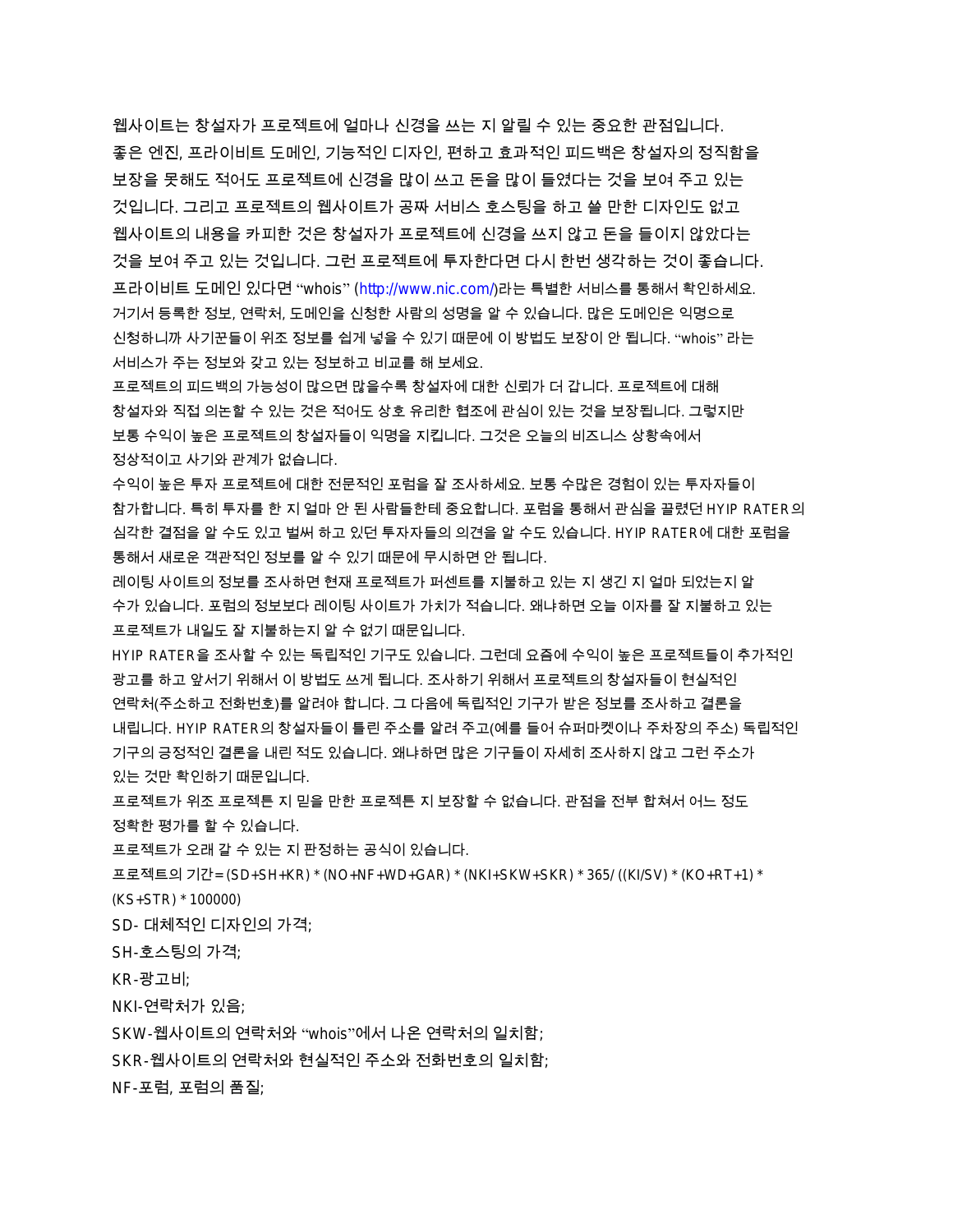KO-웹사이트의 내용의 실수:

RT-웹사이트의 내용이 일치하지 않음(여러 사이트에서 카피하거나 내용이 일치하지 않는 것이 많습니다);

 $K$ I-프로젝트의 첫 일주일동안 투자자의 증가;

SV-투자의 금액;

WD-이익을 보게 할 비즈니스활동에 대한 정보, 정보 정확함에 대한 객관적인 평가;

GAR-보장이 있음;

KS-프로젝트를 하는 사람의 인원수;

 $STR$ -프로젝트의 위치:

NO-사무실이 있음.

위의 관점들을 하나씩 공식에 넣으면 프로젝트가 존재하는 기간이 나올 겁니다. 공식을 실제로 응용해 보면 86%의 경우에는 맞습니다. 믿을 만한 창설자들이 HYIP RATER활동과 관계 없는 이유로 연락처를 숨기는 경우에는 평가가 잘 못 나올 수 있습니다.

## 투자하기 시작합니다.

필요한 조사가 끝나고 프로젝트가 안전한 지 평가하고 투자할 준비가 되었습니다. 선택했던 HYIP RATER에 투자하기 전에 자본을 걸고 리스크할 준비가 되었는 지 잘 생각해 보세요. 후회하지 않을까요? 평상시에 필수품을 장만하는 것이 낫지 않을까요? 위에서 얘기했듯이, 수익이 높은 프로젝트에 투자활동이 리스크하는 것이며 관심을 끌었던 프로젝트를 자세히 분석했어도 안전한 지 확실하게 알 수 없습니다.

HYIP RATER을 취급할 때 중요한 규칙을 알아두는 게 좋습니다. 갖고 있는 자본을 한 프로젝트에 투자는 것은 절대로 하면 안 됩니다. 수익이 높은 여러 투자 프로젝트에 투자 계획을 세우세요. 가장 안전한 프로젝트도 갑자기 무너질 수 있습니다. 물론 피라미드도 마찬가집니다. 항상 최후 수단을 갖고 있어야 합니다. 프로젝트중에 하나가 무너져도 다른 곳에 투자해서 남은 프로젝트덕분에 잃은 자금을 보상받을 수도 있고 이익을 볼 수도 있습니다. 여러 프로젝트에 참가하면서 파산되지 않도록 보장이 됩니다. 믿을 만하다는 조사의 결과가 나온 프로젝트들이 다 갑자기 무너진다는 것은 있을 수 없는 일입니다. 투자하면서 프로젝트가 무너져도 이익을 받을 수 있도록 하세요. 너무 위험한 모험을 줄이도록 하세요. 제일 안전하고 믿을 만한 프로젝트의 이자가 웹 페이먼트 시스템에 개설한 계좌에 하루에 한 번 나옵니다. 그리고 안전한 프로젝트가 보통 재투자하는 것이 자동적으로 가능하니까 이익을 많이 늘릴 수 있습니다.

대체적인 이익을 계산하기가 간단합니다. 예를 들어서, 365일째의 투자 프로젝트에 2%로 투자합니다. 재투자를 안 해도 55일간에 들어간 금액이 되돌아온 후에 이익이 나오기 시작합니다. 일정한 기간이 지나면 수익은 720% 됩니다. 자본을 나누어서 프로젝트에 따로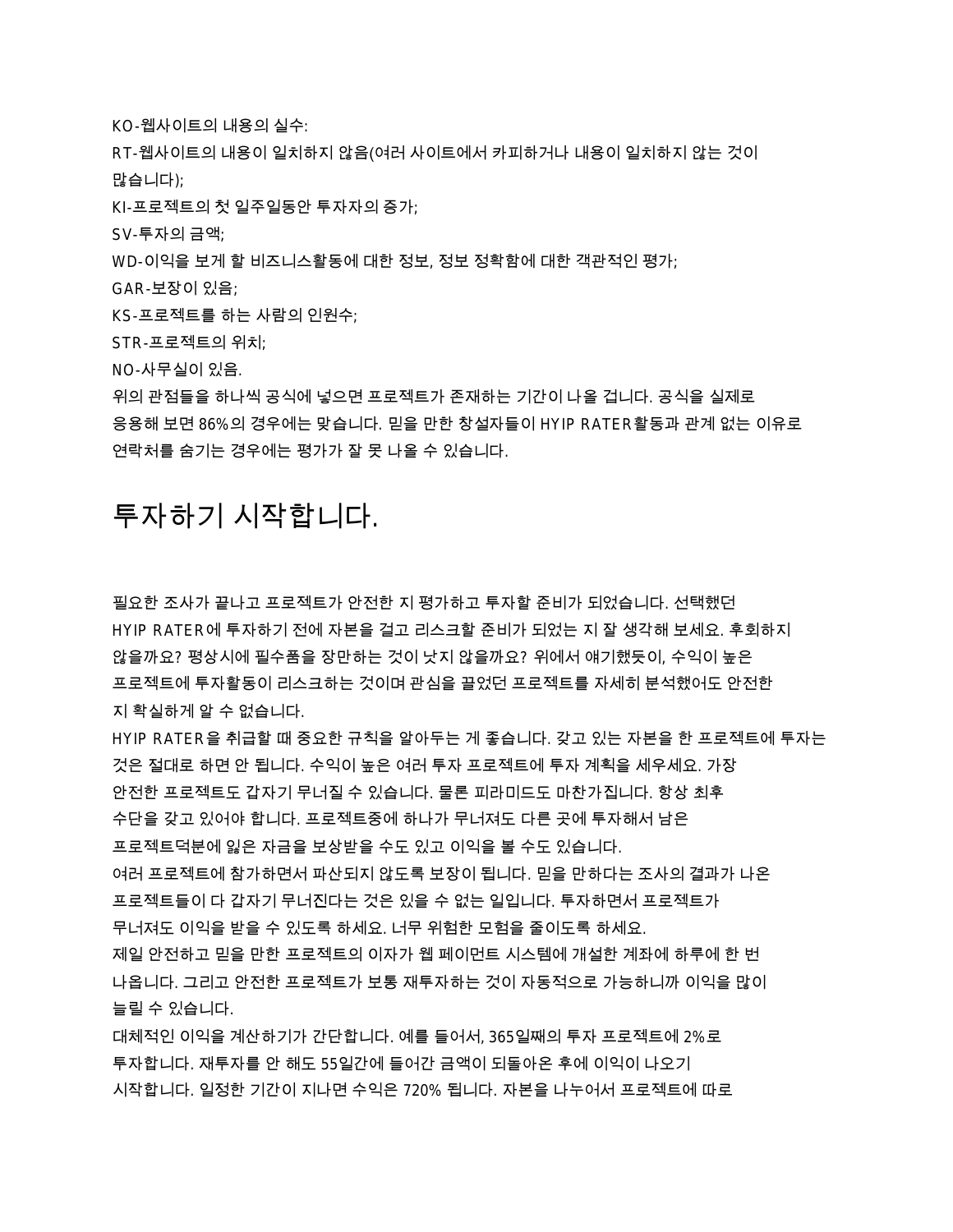투자하면 프로젝트들의 절반 무너져도 이익을 보게 될 겁니다. 99% 확신해도 미리 대비하세요. 유혹적인 제안을 해도 말입니다. 친구들이 그 프로젝트에 최대한 투자를 하라고 충고해도 말입니다. 그래도 자본을 나누어서 여러 프로젝트에 투자하세요. 가장 믿을 만한 HYIP RATER도 몰락 단계에서 벗어날 수 없으면 무너질 수 있습니다. 경험이 많지 않는 투자자가 따라야 하는 규칙 하나 또 있습니다. 잃으면 절대 안 되는 자본을 리스크하지 마세요.

## 투자를 계속합니다.

중요한 규칙이 하나 또 있습니다. 이익이 된 자금을 똑 같은 프로젝트에 계속 투자를 하면 안 됩니다. 시간이 갈수록 프로젝트가 무너질 날이 다가오는 겁니다. 위에서 알게 된 듯. 제일 안전한 프로젝트도 언젠가는 무너집니다. 수익이 높은 투자 프로젝트의 원천은 없어지게 되고 프로젝트가 불가피하게 닫힐 수밖에 없습니다. 이 것은 원리입니다. 그래서 이익이 된 자금을 최대한 효과적으로 투자하세요.

보통 위의 규칙을 따르지 않는 것은 자금을 잃는 기본적인 이유로 됩니다. 많은 투자자들이 이익을 보게 되면 욕심이 들어서 또 투자합니다. 프로젝트가 무너질 때까지 말입니다. 결국에는 투자자가 손해 보게 됩니다. 원금을 돌려 받을 수 있으면 운이 좋다는 것입니다. 새로운 곳에 투자하는 것은 리스크를 줄이는 제일 효과적인 방법입니다.

새로운 프로젝트를 조사하고 자세한 분석을 하고 가장 전망적이고 정직한 프로젝트를 선택한 다음에 이익이 된 자금의 부분을 투자하세요. 먼저 투자했던 프로젝트가 무너지면 다른 프로젝트에 투자한 자본이 있으니까 투자한 금액을 돌려 받고 이익을 볼 수 있습니다. 투자자가 가 봤던 길로 가고 싶은 마음은 이해할 수 있는데 현실과 상관이 없는 것입니다. 프로젝트가 무너질 날이 올 겁니다. 그래서 최소한 손해 보도록 최선을 다해야 합니다.

리스크하지 않고 자본을 늘리고 싶은 개인 투자자들한테는 HYIP RATER은 의미가 없습니다. 높은 리스크가 수익이 높은 프로젝트를 따라갑니다. 리스크를 피할 수 없으니까 수익이 높은 투자 프로젝트에 참가하는 투자자들이 리스크를 피하도록 노력을 하지 말아야 됩니다. 리스크를 줄이도록 최선을 다해야 합니다. 여러 프로젝트에 투자를 해야만 리스크를 줄일 수 있습니다. HYIP RATER에 투자를 한 지 얼마 안 되었어도 여러 프로젝트에 투자하세요. 이익이 된 자금을 꼭 여러 프로젝트에 투자하세요. 많은 프로젝트의 최소한 금액은 1, 10, 100달러밖에 안 되니까 투자를 시작하는 사람들이 갖고 있는 자본을 다 투자할 필요가 없습니다. 작게 투자하면서 HYIP RATER을 돌아가는 과정을 배우도록 하세요. HYIP RATER가 뭔지 알게 되고 어떻게 투자를 해야 하는지 알게 되면 그 때 가서 크게 하도록 하세요.

리스크하지 않는 사람은 갖는 것도 없다는 것을 기억하세요. 그런데 리스크를 지나치게 하는 사람은 다 잃을 수 있다는 것을 잊지 마세요. 개인 투자자를 위한 규칙에 꼭 따르면 성공할 겁니다. 합리적인 리스크는 변덕스러운 HYIP RATER세계에서 살아남을 수 있는 기초입니다.